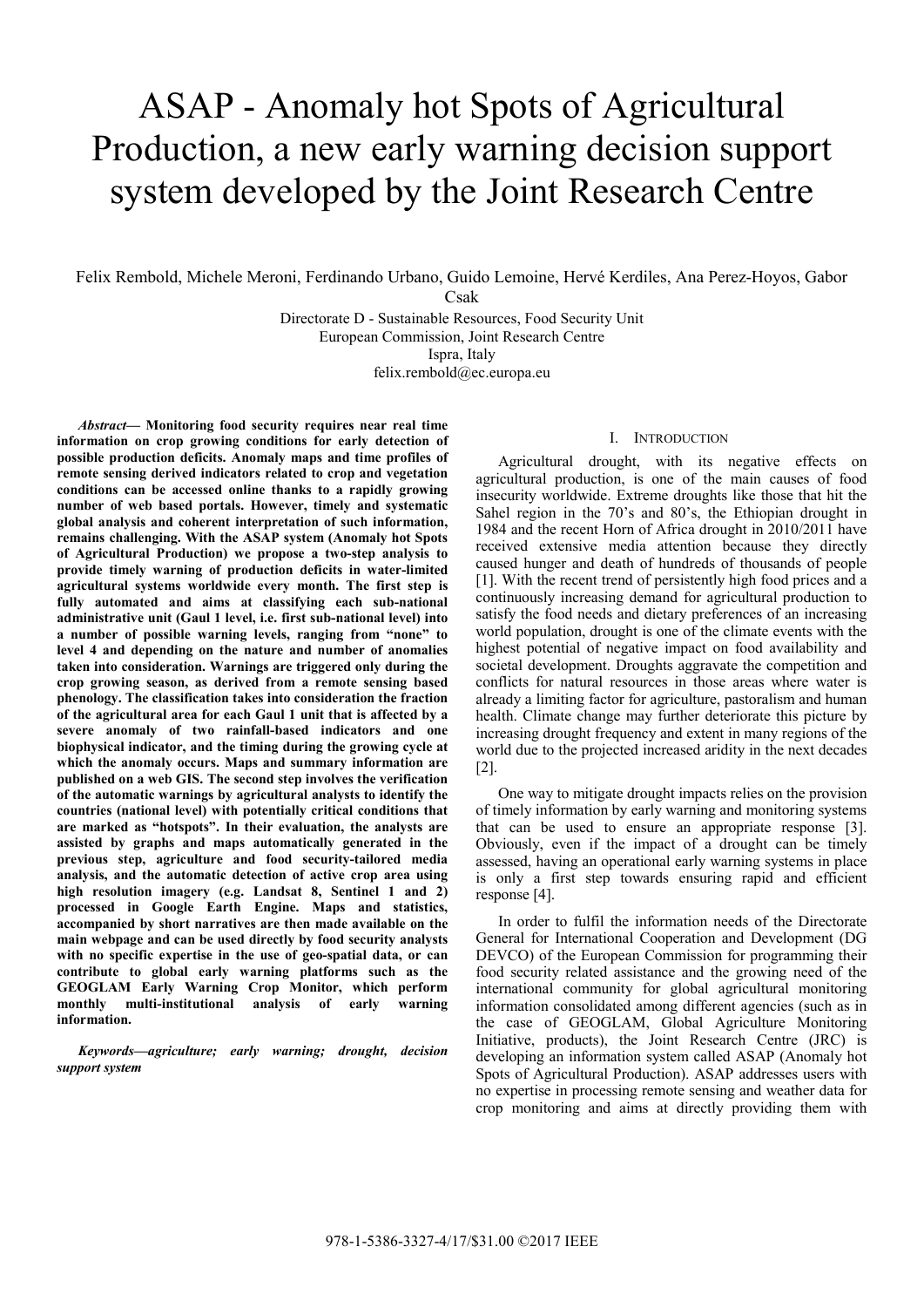timely and short decision support messages about agricultural drought dependent production anomalies. The expert assessment at country level is supported by a newly developed automatic warning classification scheme at the first subnational administrative level (GAUL1) mainly based on the Flemish Institute for Technological Research (VITO) and JRC developed time series analysis software SPIRITS (Software for Processing and Interpreting Remote sensing Image Time Series; [5]). In this contribution we describe the main features of the ASAP system version 1, currently at the operational test level.

#### II. ASAP SYSTEM OVERVIEW

## *A. Geographic coverage*

Most of the datasets used by ASAP are available at the global scale. The automatic classification of drought warnings at the sub-national administrative level is therefore available globally. However, the main added value of ASAP system lies in the analysis and short warning messages produced by JRC analysts, and this information will be made available only for ca. 80 target countries. These countries were selected in accordance with the need of contributing to the GEOGLAM Crop Monitor for Early Warning and the need of food availability information of the European Commissions (EC) for countries where food security is a priority sector for the European Development Fund programming. Target countries are depicted in Figure 1 and include most of the African countries and selected ones in Central America, Caribbean region, and Central and South East Asia.



Fig. 1. ASAP main page. GEOGLAM crop monitor for early warning countries and a selection of  $11<sup>th</sup>$  EDF food security priority countries are shown in white. Agricultural hot spots in May 2017 are shown in orange and red.

#### *B. System components*

The ASAP system aims to detect hotspot countries potentially experiencing agricultural production problems and disseminate the results at different levels targeting both users with technical background in remote sensing and agronomy and non-technical users (e.g. decision makers, socio-economist, nutritionists). The ASAP web platform is structured in three main modules: the Analyst Assessment, the Analyst Dashboard, and the Warning Explorer Tool.

The Analyst Assessment page (https://mars.jrc.ec.europa.eu/asap/) is the main entry of the web platform and shows the results of the analyst assessment, with hot spot countries listed and mapped. The user can then navigate to the page of the country of interest, where the analyst' assessment is published together with a set of basic information describing agricultural conditions as maps of indicators, graphs and statistics. For each country, a more extended report is available as pdf document with detailed information at national and sub national level. The goal of this interface is to provide users with no technical skills with a summary picture of ongoing agricultural production problems.

The Analyst Dashboard is a restricted access interface where JRC analysts can revise country by country the results of the automated warning classification systems together with additional remote sensing derived information. In the same dashboard, the analyst can visualize information coming from the JRC European Media Monitor semantic search engine (EMM). Additional information based on high resolution images (Landsat 8, Sentinel1 and 2) and processed with Google Earth Engine is also made available to give a better insight into the local conditions of crops and rangeland. Based on the analysis of the available information, the analysts decide which countries should be labelled as hotspots and write a short text summarizing the situation. Once the assessment of all the countries for which a warning was issued by the automatic warning system is completed, the results are published in the Analyst Assessment page. While automated data processing is performed every 10 days, the analyst assessment is taking place every month and updated .

Finally, the ASAP Warning Explorer (https://mars.jrc.ec.europa.eu/asap/hsds/ is a WebGIS where the warnings at sub-national level are visualized for any past to current 10-day period. A panel with the summary of all relevant information calculated automatically by the system is made available dynamically when a spatial unit is selected, including: phenological stage, progress of the season, rainfall and Normalized Difference Vegetation Index (NDVI) profiles, active area, areas affected by critical conditions according to each indicator used by the warning classification system. This tool can be used to analyse the crop or rangelands conditions by technical users with some background of GIS and remote sensing for agricultural monitoring.

The ASAP software platform was developed using a combination of a large set of open tools, mainly PostgreSQL, PostGIS, SPRITS, Python, R, Geoserver, and OpenLayers.

#### III. AUTOMATIC WARNING CLASSIFICATION

The goal of the warning classification algorithm is to automatically perform a standard analysis of rainfall estimates and remotely sensed biophysical status of vegetation. The result is summarised into a warning level ranging from none to 4. Gaul 1 administrative units for which a warning was triggered are then inspected by experts for further analysis and the identification of the hot spots at national level.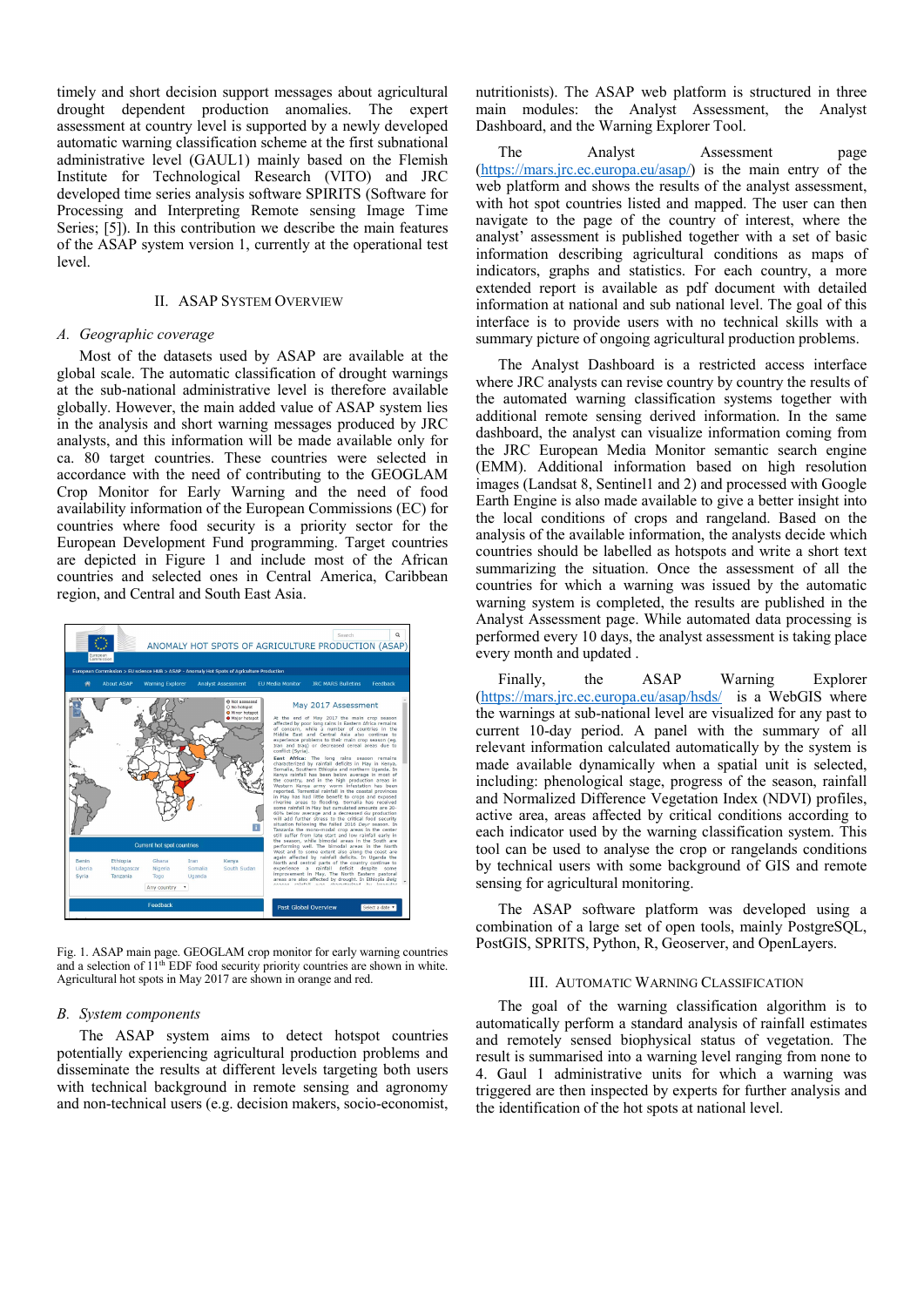### *A. Data*

The automatic warning classification of ASAP v.1 is based on 10-day rainfall estimate (RFE) products of the European Centre for Medium-Range Weather Forecasts (ECMWF) at 0.25° spatial resolution and observations of the NDVI from the MetOp mission at 1 km spatial resolution. Both sources are acquired with a 10-day frequency. ECMWF and MetOp time series are available from years 1989 and 2008, respectively. Satellite-based phenology is computed over a 16-year time series (1999-2014) of NDVI observations from the SPOT-VEGETATION (VGT) mission (same spatial and temporal resolution of MetOp). Both VGT and MetOp NDVI products are temporally smoothed with the SWETS algorithm [6].

Croplands and rangelands are identified using masks generated from the harmonized land cover/land use dataset of [7] and the FAO GLC-SHARE global land cover [8], respectively. The masks, derived from an original resolution of 250 m, are expressed at the lower spatial resolution of RFE and NDVI data as Area Fraction Image (AFI, i.e. the percentage of the pixel occupied by the given target).

#### *B. Methods*

Warnings are based on the analysis of anomalies of RFE and NDVI products and are automatically generated at the Gaul 1 administrative level by extracting relevant information over the cropland and rangeland area, according to the above described masks. Anomalies occurring in other land covers are ignored. We focus on drought-related production deficit and we thus use both indicators (RFE and NDVI) in countries where the annual climatic water balance (i.e. precipitation – potential evapotranspiration) is negative. Elsewhere, we only consider NDVI.



Fig. 2. Graphical representation of the phenological events as derived by satellite data. Dekad stand for 10-day period. The period between SOS and MAX is referred to as "expansion", the one between MAX and SEN as "maturity", and the one between SEN and EOS as "senescence".

The warning classification is updated whenever new observations become available (i.e. every 10-days) and produced separately for the cropland and rangeland layers. For simplicity and conciseness, in the following description we will refer to the cropland layer only. For a given Gaul 1 and time T of analysis, the classification is started only when the time T is within the growing season for at least 15% of the total crop area. This rule excludes that anomalies occurring outside the growing season are considered to be relevant. To define the mean growing season period we rely on satellite derived phenology computed with the SPIRITS software using the long term average of SPOT-VEGETATION NDVI time series.

As a result of the phenological analysis, the following key parameters are defined for each land pixel: number of growing season per year (i.e. one or two); start of season (SOS, occurring at the time at which NDVI grows above the 25% the amplitude between SOS and maximum NDVI); time of maximum NDVI; start of senescence period (SEN, when NDVI drops below 75% of the amplitude between maximum NDVI and EOS); and end of the season (EOS, when NDVI drops below 35%). Fig. 2 provides a graphical representation of the phenological events.

# *Pixel-level analysis*

Rainfall and biophysical indicators are computed per pixel. RFE data are used to compute the Standardized Precipitation Index (SPI, [9]), an index widely used to characterise meteorological drought at a range of timescales. SPI1 and 3 (i.e. using 1 and 3 months accumulation period) are considered to account for a short and prolonged meteorological water shortage, respectively.

Vegetation status is characterised by the standard score of the cumulative NDVI over the time window ranging from SOS to time of analysis (zNDVIc). The mean difference of NDVI (mNDVId) over the same period is also computed to discard poorly vegetated pixels where an anomalous zNDVIc may not represent a problem.

Once the images the various indicators are computed, we produce three boolean masks indicating per pixel if the indicator value is considered to be "critical". As the three indicators (SPI1, SPI3, and zNDVIc) are all standardized variables, we use a threshold of -1 (i.e. values smaller than this threshold are considered critical), corresponding the lowest 16% of observations (under assumption of normal distribution). In this way, each pixel in a given Gaul 1 is classified as critical (or not) for SPI1, SPI3 and zNDVIc. Note that zNDVIc is flagged as critical only if also mNDVId  $< -0.05$ .

#### *Gaul 1 level analysis*

The final warning level is computed for the Gaul 1 level and is based on the fraction of the area (of pixels having an ongoing growing season) being subjected to the different critical anomalies (SPI1, SPI3, and zNDVIc). In this way we aim at detecting unfavourable growing conditions that may represent a food security problem. We thus trigger a warning only if two conditions on the anomaly are met: 1) the interested area is subjected to a severe negative anomaly in one or more indicators and 2) the area concerned by the anomaly is relevant. For this purpose we compute the critical area fraction (CAF) as the number of pixels flagged as critical over the total number with an active growing season at time of analysis:

$$
CAF_x = critical\_area_x / active\_area
$$
 (1)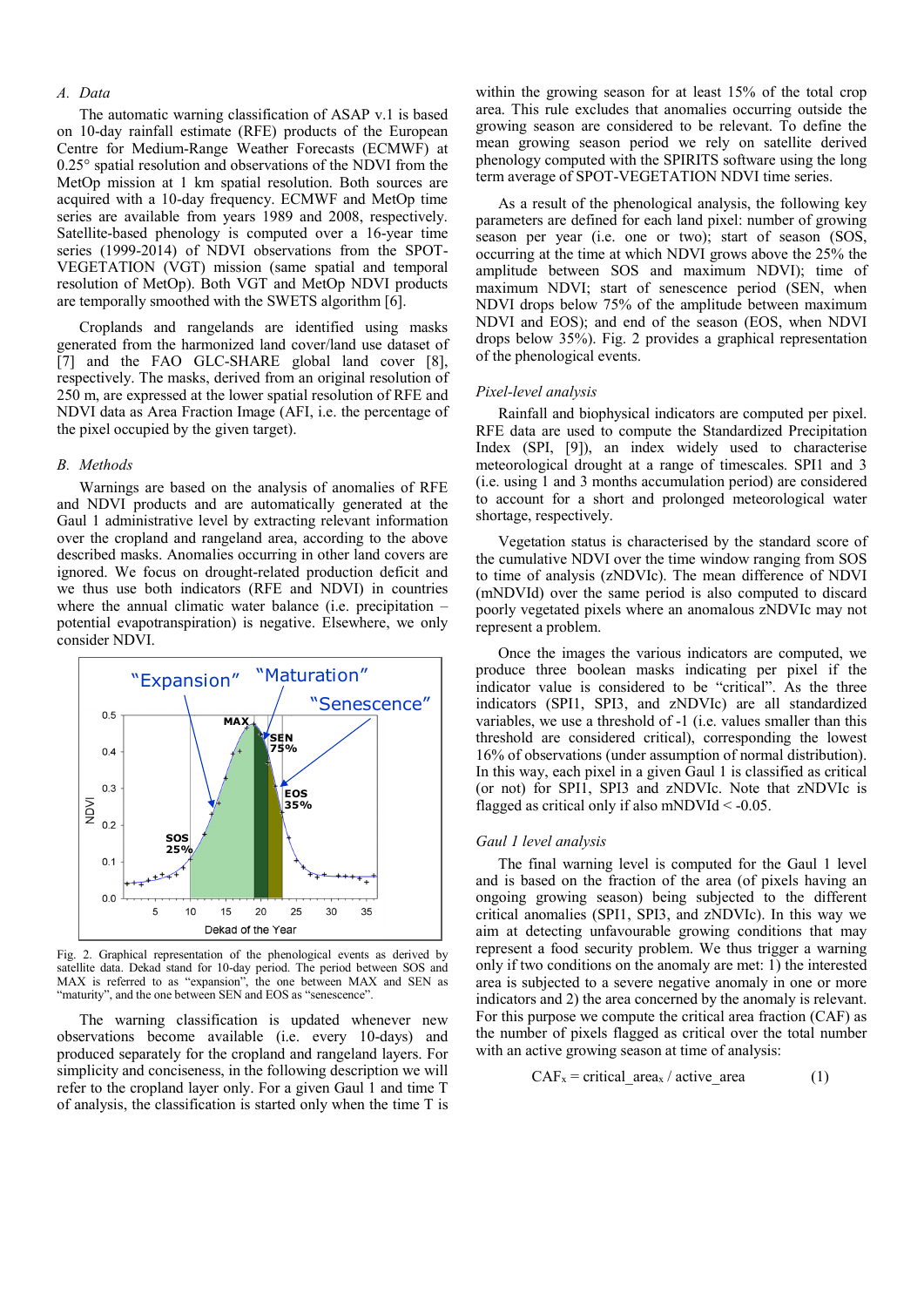The subscript *x* refers to the indicator considered  $(x = SPI1)$ , SPI3, zNDVIc). Note that all calculation are made taking AFI into account. Therefore, the extent of the area exceeding a given threshold is not simply the total number of the pixel but the weighted sum of their AFIs.

Any  $CAF_x > 25\%$  (i.e. one quarter of the active area) will trigger a warning for that admin level. The level of the final warning depends on which indicators have a CAF exceeding the threshold and the median phenological timing of the crop. We consider the median progress of the season of the administrative unit and the modal phenological stage (expansion, maturity and senescence). So, albeit two seasons with different modality may be present at the same time and with different progress (e.g. the mono-modal in maturity and the bi-modal in expansion), we will report the median progress (in %) and modal phenological stage. This timing will be thus related to the more abundant of the two (in terms of area of active pixels).

To establish the final warning level, in our classification scheme we put emphasis on the relative importance of the various indicators and on their agreement. We acknowledge that rainfall is the main driver of crop and rangeland growth and that NDVI is the result of such a driver (plus other perils other than drought), so we rank the RFE and NDVI anomaly events with increasing warning levels (Table I).

| TABLE I.                   | <b>ASAP WARNING LEVELS</b>                                    |                                 |
|----------------------------|---------------------------------------------------------------|---------------------------------|
| <b>Warning source</b>      | <b>Warning level</b><br>by warning source and pheno-<br>phase |                                 |
| (Indicator with CAF > 25%) | <b>Expansion OR</b><br>maturation                             | Senescence                      |
| $zNDVlc* +$                | Favourable<br>conditions                                      | <b>Favourable</b><br>conditions |
| none                       |                                                               |                                 |
| SPI1 U SPI3 U zNDVIC*      | $1 -$                                                         |                                 |
| SPI <sub>1</sub>           | 1                                                             |                                 |
| SPI3                       | $1+$                                                          |                                 |
| SPI3 & SPI1                | $1 +$                                                         |                                 |
| zNDVIc*                    | $\overline{2}$                                                | 4                               |
| zNDVIc* & SPI1             | 3                                                             |                                 |
| zNDVIc* & SPI3             | $3+$                                                          |                                 |
| zNDVIc* & SPI3 & SPI1      | $3 + 1$                                                       |                                 |
|                            |                                                               |                                 |

The phenological stage is also related to the warning level. In fact, during senescence, rainfall based indicators do not trigger warnings while NDVI still does, since rainfall has limited importance on crops during this phenological stage (except for rainfall excess which could cause high moisture in harvested grains).

## IV. CONLUSIONS AND WAYS FORWARD

ASAP has been officially launched at the European Development Days in Brussels on the  $8<sup>th</sup>$  of June 2017 and includes a preliminary version of the high resolution imagery visualization environment. Numerous improvements are currently being implemented to both the automatic warning classification system and to the web platform including:

- i) the update of the current cropland and rangeland masks using an optimal region-specific selection of available global and regional land cover products;
- ii) replacement of the SPI1 indicator with the Global Water Requirement Satisfaction Index (a soil water balance models aligned with the ASAP phenology);
- iii) replacement of MetOp NDVI time series with MODIS NDVI filtered for optimal noise removal in near-real time applications [10].
- iv) Improvements of the Analyst Assessment and Warning Explorer pages including adaptations of both layout and content and improvement of the high resolution visualization platform.

#### **REFERENCES**

- [1] F. Checchi and C. Robinson, "Mortality Among Populations of Southern and Central Somalia Affected by Severe Food Insecurity and Famine During 2010–2012.," 2013.
- [2] I. P. O. C. C. Ipcc, Climate change 2013: The physical science basis. Contribution of Working Group I to the Fifth Assessment Report of the Intergovernmental Panel on Climate Change. Cambridge University Press, Cambridge, U.K., 2013.
- [3] F. Rembold, M. Meroni, C. Atzberger, F. Ham, and E. Fillol, "Agricultural Drought Monitoring Using Space-Derived Vegetation and Biophysical Products: A Global Perspective," in Remote Sensing Handbook, Volume III: Remote Sensing of Water Resources, Disasters and Urban Studies, P. S. Thenkabail, Ed. Boca Raton, FL, United States: CRC Press, Taylor & Francis Group, 2016, pp. 349–365.
- [4] C. Hillbruner and G. Moloney, "When early warning is not enough-Lessons learned from the 2011 Somalia Famine," Glob. Food Sec., vol. 1, no. September 2016, pp. 20–28, 2012.
- [5] H. Eerens, D. Haesen, F. Rembold, F. Urbano, C. Tote, and L. Bydekerke, "Environmental Modelling & Software Image time series processing for agriculture monitoring q," Environ. Model. Softw., vol. 53, pp. 154–162, 2014.
- [6] D. . Swets, B. C. Reed, J. D. Rowland, and S. E. Marko, "A Weighted Least-Squares Approach to Temporal NDVI Smoothing." in Proceedings of the 1999 ASPRS Annual Conference, 1999, pp. 526– 536.
- [7] C. Vancutsem, E. Marinho, F. Kayitakire, L. See, and S. Fritz, "Harmonizing and combining existing land cover/land use datasets for cropland area monitoring at the African continental scale," Remote Sens., vol. 5, no. 1, pp. 19–41, 2013.
- [8] J. Latham, R. Cumani, I. Rosati, and M. Bloise, "GLC-SHARE, Global Land Cover SHARE," 2014.
- [9] World Meteorologic Organization, Standardized Precipitation Index User Guide, no. 1090. Geneva, Switzerland: World Meteorological